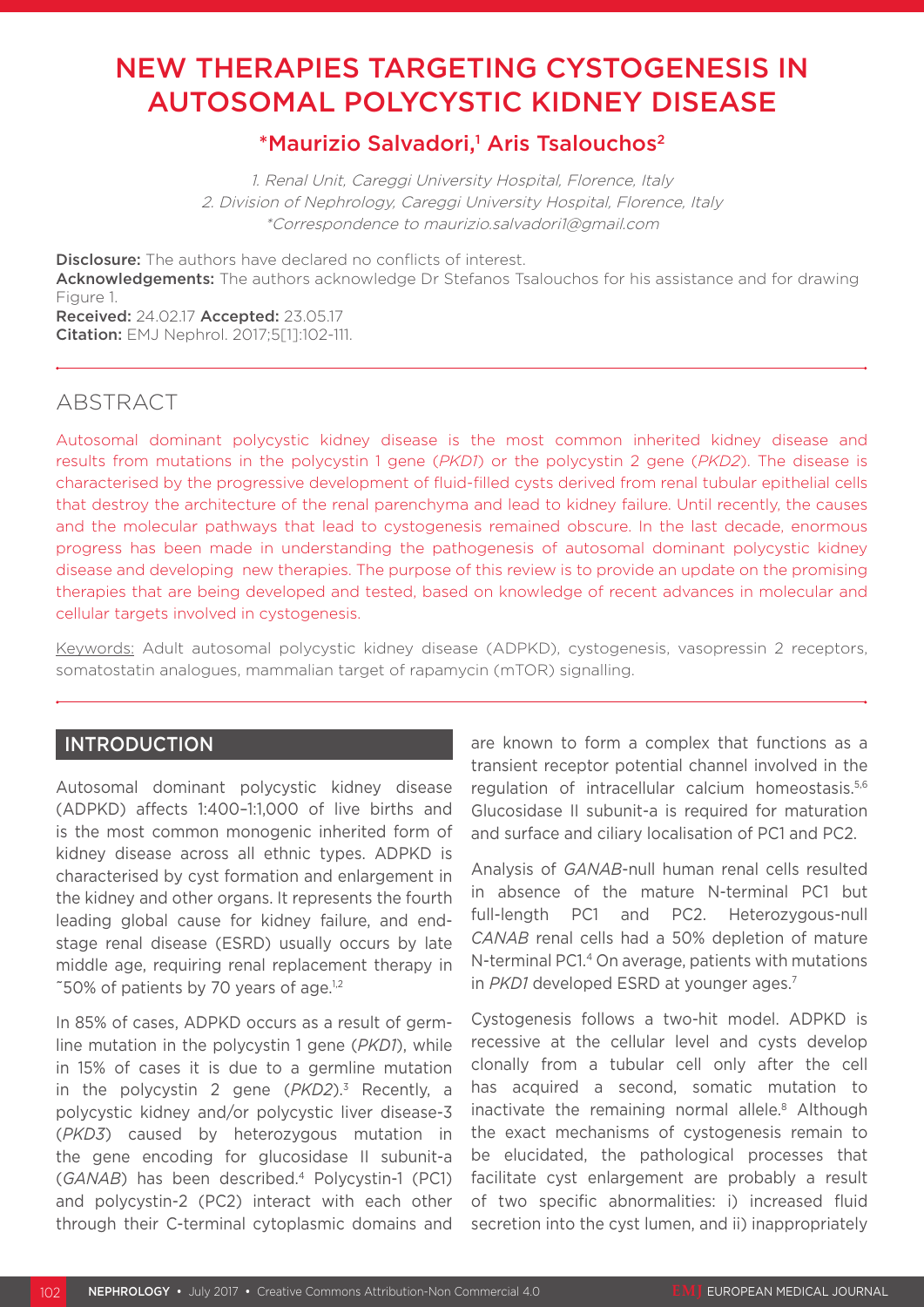increased cell division by the epithelium lining the cyst.9 The major signalling pathways implicated in these phenotypic changes include the intracellular deregulation of calcium homeostasis, cyclic adenosine monophosphate (cAMP) accumulation and activation of protein kinase A (PKA), activation of mitogen activated protein and mammalian target of rapamycin (mTOR) kinases, and other intracellular signalling mechanisms.10-12

Until recently, the treatment of ADPKD was aimed at the management of secondary conditions, particularly hypertension, to limit morbidity and mortality after the disease becomes symptomatic. Recent developments arising from a better mechanistic understanding of the molecular pathways involved in cyst growth have allowed targeting the disease pathogenesis, rather than the disease complications. The current review focusses on these novel therapeutic approaches that interfere with the molecular pathways of cystogenesis (Figure 1).

# DRUGS TARGETING cAMP-DEPENDENT CYSTIC EXPANSION

#### Role of cAMP in Cystogenesis

In ADPKD, disruption of intracellular  $Ca^{2+}$ homeostasis due to mutations in the *PKD* gene leads to low intracellular calcium and consequently increased levels of intracellular cAMP. Normally, the levels of cAMP are controlled by a balanced activity of membrane-bound and soluble isoforms of adenylate cyclase (AC) (which catalyses the formation of cAMP from ATP) and phosphodiesterases (which degrades cAMP to AMP). Decreased intracellular calcium inhibits the activity of phosphodiesterases and activates ACs, thus producing a net increase in cAMP concentration.10 cAMP exerts its effects via PKA, which phosphorylates a number of metabolic enzymes and promotes transepithelial fluid secretion. Chloride secretion drives sodium into the cystic cavity through paracellular mechanisms; this causes movement of water through aquaporins and cyst expansion.<sup>13</sup> In addition, in ADPKD, cAMP promotes cyst enlargement by stimulating epithelial cell proliferation, primarily through the activation of the B-Raf/MEK/ERK pathway.<sup>14,15</sup>

### Vasopressin 2 Receptor Antagonists

Normally, vasopressin (AVP) is secreted into the circulation by the posterior pituitary gland, in response to an increase in serum osmolality or a decrease in effective circulating volume. In the kidney, AVP binds to the V2 AVP receptor in the basolateral membranes of collecting-duct cells. The V2 receptor is a typical member of the large superfamily of G protein–coupled receptors. Thus, occupancy of this receptor results in mediated activation of AC and the formation of cAMP with subsequent activation of PKA, which promotes the fusion of cytoplasmic vesicles containing aquaporin-2 water-channel proteins with the apical membrane. As a result, this normally water-tight membrane becomes water-permeable. Driven by the osmotic gradient of sodium, water is then transcellularly reabsorbed, entering the cells through aquaporin-2 in the apical membrane and leaving the cells for the interstitial space through aquaporin-3 and aquaporin-4, which reside in the basolateral membrane.<sup>16</sup> In patients with ADPKD, there is a pathologically hyperactive AVP/V2 receptor system. Serum concentrations of AVP correlate positively with both serum osmolality, as well as with total kidney size and negatively with glomerular filtration rate (GFR).<sup>17-20</sup> The central role of cAMP in cystogenesis and the pathologically hyperactive AVP/V2 receptor system have made the blocking of V2R particularly appealing in the treatment of ADPKD.

In preclinical trials, a non-peptide AVP antagonist mozavaptan (OPC-31260), administered in murine cystic models orthologous to human disease, including the *Pkd2WS25/−* mouse (ADPKD), PCK rat (ARPKD), and pcy mouse (nephronophthisis Type 3), reduced renal cAMP and inhibited disease progression, as measured by the reduction in kidney volume, the cystic area, the number of mitotic and apoptotic cells, and the blood urea nitrogen.<sup>21-23</sup> Additional studies were conducted to examine the effects of tolvaptan (OPC-4106), a more potent and highly selective human V2R antagonist, in comparison with mozavaptan.<sup>24</sup> Tolvaptan showed similar results on renal cAMP and *PKD* progression in the PCK rat model using the lowest dose. Reif et al.25 in an *in vitro* study examined the effect of tolvaptan on intracellular cAMP, ERK activity, cell proliferation, and transcellular chloride anion secretion using human ADPKD cyst epithelial cells. Tolvaptan caused inhibition of cAMP AVPinduced production, ERK signalling AVP-induced, cell proliferation, and chloride anion secretion. These effects significantly contributed to decreased *in vitro* cyst growth.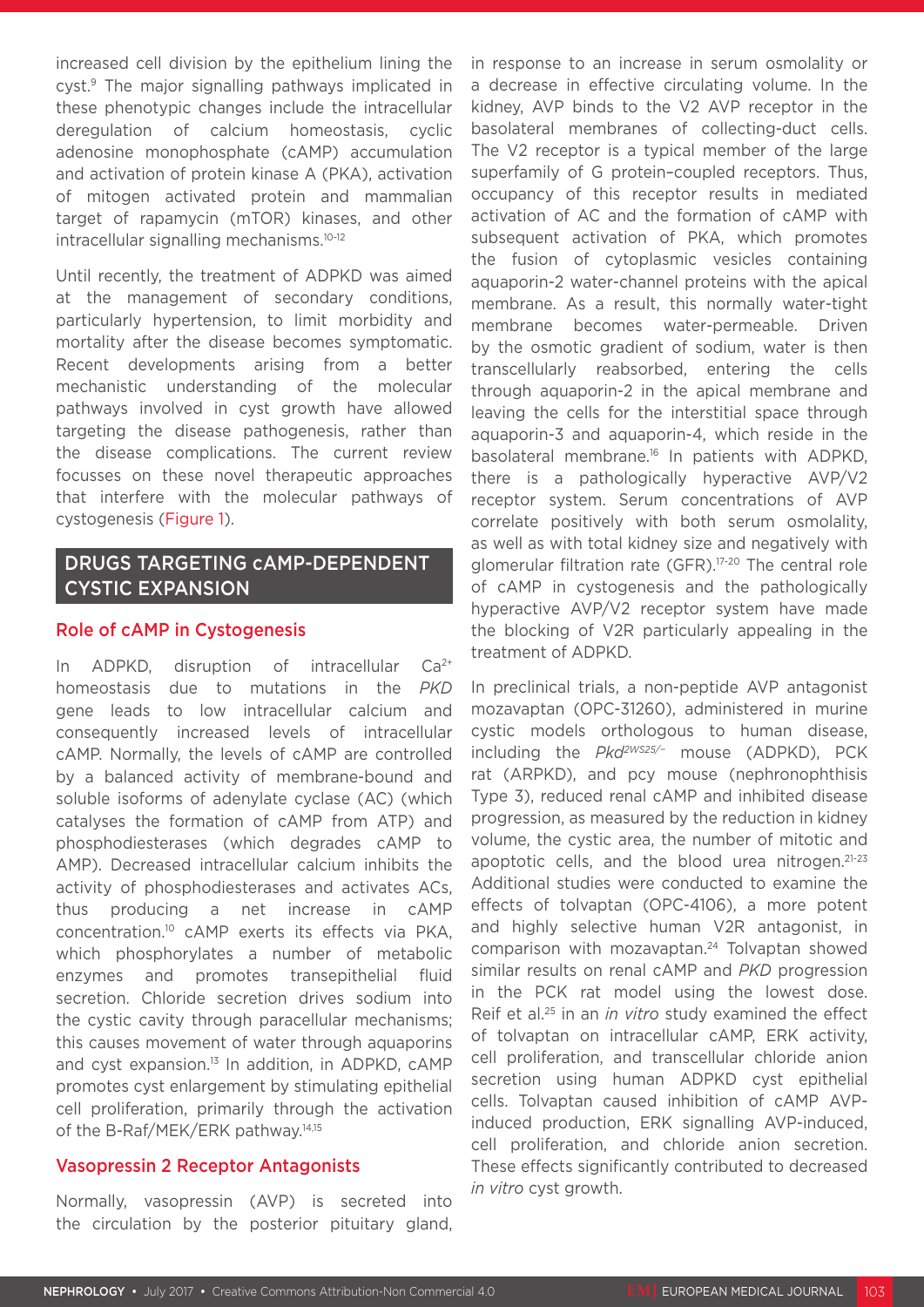

#### Figure 1: Illustration of the key mechanisms of adult autosomal polycystic kidney disease pathogenesis and targets of potential treatments.

Polycystin-1 and polycystin-2 expressed in different subcellular locations and regulate 1) proliferation, 2) fluid secretion, 3) ciliary function, 4) cell-cell adhesion, and 5) cell-matrix interaction of renal epithelial cells. Dysfunction of polycystin-1 or polycystin-2 results to aberrant signalling pathways including: A) activation of cAMP, B) decreased intracellular calcium concentrations, and C) activation of mTOR. The targets of candidate drugs are depicted as grey circles.

CFTR: cystic fibrosis transmembrane regulator; ER: endoplasmic reticulum; ERK: extracellular-signal regulated kinase; GlcCer: glucosylceramide; HDAC: histone deacetylase; IL-6R: interleukin-6 receptor; MEK: mitogen activated protein kinase; mTOR: mammalian target of rapamycin; PC: polycystin; PDE: phosphodiesterase; PKA: protein kinase A; SR: somatostatin receptor; TSC: tuberous sclerosis; V2R: vasopressin V2 receptor; EGFR: estimated glomerular filtration rate; cAMP: cyclic adenosine monophosphate.

The large randomised, double-blind, placebocontrolled, multinational, Phase III TEMPO 3:4 trial26 confirmed the aforementioned experimental studies. This trial enrolled 1,445 patients aged 18–50 years with ADPKD, rapidly progressive kidney growth (total kidney volume [TKV] ≥750 mL) as measured by magnetic resonance imaging (MRI)

and chronic kidney disease (CKD) Stages 1–3. Tolvaptan reduced the rate of TKV growth (primary endpoint) by 49% and the rate of estimated GFR (eGFR) loss on treatment (secondary endpoint) by 26% per year during the median observation period of 3 years. The effect on TKV appeared greater during the first year of treatment than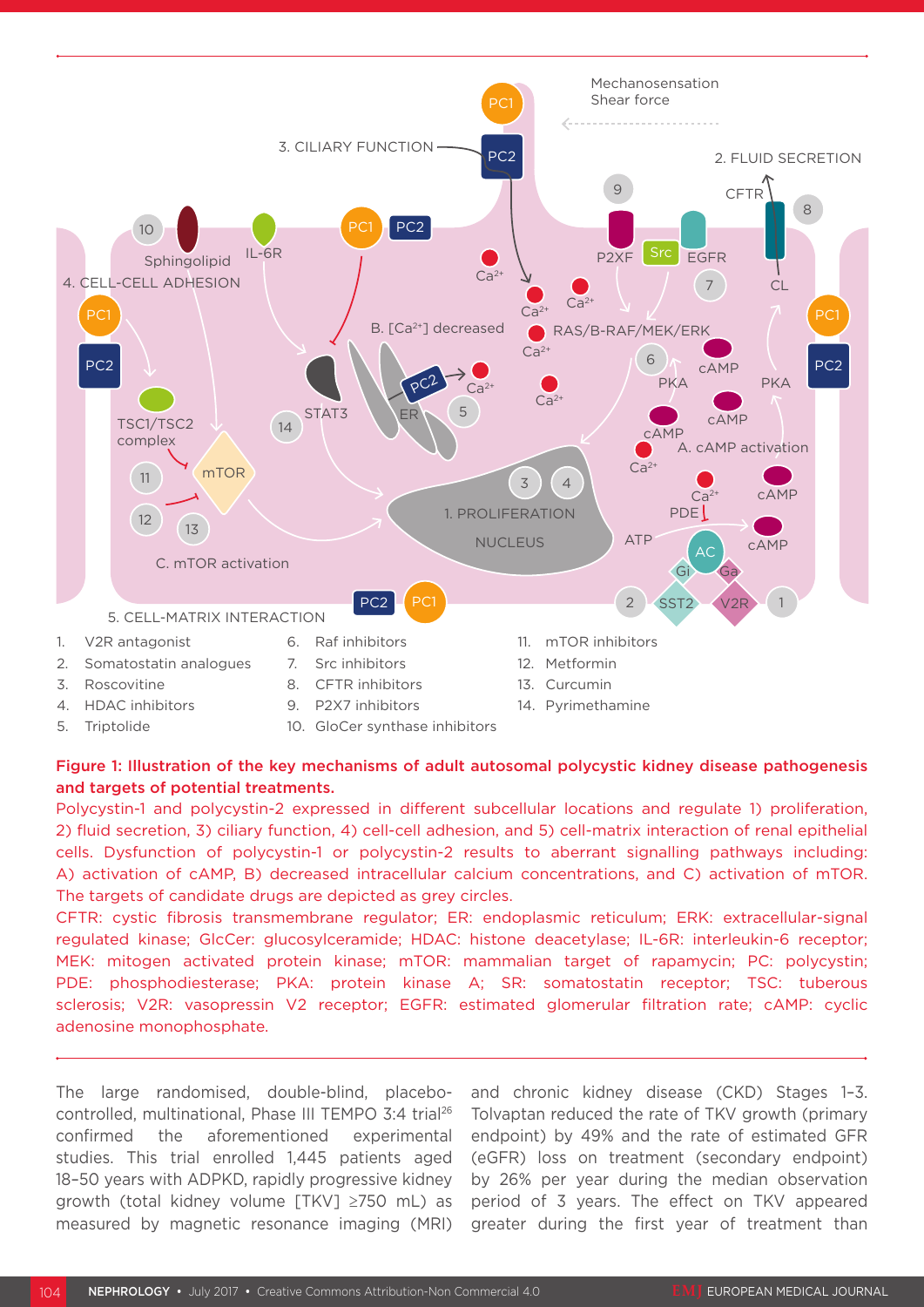during the second or third years. Beneficial effects on renal function have been observed in all patient subgroups, especially in patients aged ≥35 years and in patients with hypertension or a TKV of ≥1,500 mL. Another important secondary endpoint was the reduction in kidney pain occurring early and throughout treatment. The results of the TEMPO 3:4 trial suggested that tolvaptan had no effect compared with placebo on albuminuria. Conversely, in a post hoc exploratory analysis, tolvaptan decreased albuminuria compared with placebo independently of blood pressure. In addition, the treatment efficacy of tolvaptan on changes in TKV and eGFR was more readily detected in patients with higher albuminuria.27

Based on the results of the TEMPO 3:4 trial, tolvaptan has been approved to delay the progression of ADPKD in patients with a rapid increase of TKV in Japan, Canada, the European Union (EU), the UK, and South Korea. The European Renal Association-European Dialysis and Transplant Association (ERA-EDTA)<sup>28</sup> has issued detailed guidance on this topic. ERA-EDTA suggests that tolvaptan can be prescribed to adult ADPKD patients aged <50 years with CKD Stages 1–3a  $($ eGFR >45 mL/min/1.73 m<sup>2</sup>) who have demonstrated. or who are likely to have, rapidly progressing disease. ERA-EDTA recommends not starting tolvaptan in patients aged 30–40 years with CKD Stage 1 (eGFR  $>90$  mL/min/1.73 m<sup>2</sup>) or patients aged 40–50 years with CKD Stages 1 or 2 (eGFR  $>60$  mL/min/1.73 m<sup>2</sup>). The organisation recommends that rapid disease progression be defined as a confirmed annual eGFR decline of  $\geq$ 5 mL/min/1.73 m<sup>2</sup> in 1 year, and/or  $\geq$ 2.5 mL/min/  $1.73$  m<sup>2</sup> per year over a period of 5 years. It can also be defined as a >5% increase in TKV per year by repeated measurements (preferably ≥3, each at least 6 months apart and by MRI). With regard to dosing, ERA-EDTA suggests that tolvaptan be started with a dose of 45 mg in the morning and 15 mg in the evening, uptitrating the dose to 50/30 and 90/30 when tolerated, and discontinuing tolvaptan when patients approach ESRD.

Tolvaptan has significant adverse effects including aquaretic effects (polyuria, nocturia, and polydipsia) and elevation of aminotransferase enzyme concentrations with the potential for acute liver failure.<sup>26,29,30</sup> Although the incidence of hepatic enzyme elevation was low, three patients treated with tolvaptan in the TEMPO 3:4 trial met criteria for Hy's law (elevation of aminotransferase enzymes >3-times the upper limit of normal, plus

elevation of total bilirubin >2-times the upper limit of normal, without other explanatory mechanisms), which have a fatality rate of ~10% from liver injury. Therefore, the Cardiovascular and Renal Drugs Advisory Committee of the US Food and Drug Administration (FDA) declined to approve tolvaptan for ADPKD, as they were worried that liver damage might progress with long use treatment.<sup>31</sup> Appropriate patient selection is critical to optimise long-term benefits and minimise adverse effects and hepatotoxic risk factors.

Studies to further assess the efficacy and tolerability of tolvaptan in patients with ADPKD are ongoing or just completed. TEMPO 4:4 is a 2-year, open-label extension of TEMPO 3:4 and was completed in March 2016. This study aimed to evaluate the long-term efficacy and safety of tolvaptan in patients with ADPKD; the findings are soon to be published. In addition, the long-term safety of titrated tolvaptan in patients with ADPKD is currently being assessed in a Phase III open label trial,32 while the ongoing Phase IIIb REPRISE trial aims to extend the understanding of the efficacy and safety of tolvaptan in patients with late Stage 2-early Stage 4 CKD.<sup>33</sup>

#### Somatostatin Analogues

Somatostatin (SST) is an endogenous hormone primarily secreted by the pancreatic islet δ-cells. SST has anti-secretory and anti-proliferative effects mediated by the interaction with five subtypes of G protein-coupled receptors (SSTR1-5).<sup>34</sup> SST receptors are expressed by renal tubular epithelial cells and by cholangiocytes. SST selectively inhibits cAMP synthesis in the epithelial cells of the distal tubules and collecting ducts both *in vitro* and *in vivo*35,36 and exerts similar effects to cholangiocytes. $37$  As plasma half-life of the native SST is very short (1–3 minutes), the synthetic analogues octreotide, lanreotide, and pasireotide were developed for use in clinical practice.

In particular, octreotide and lanreotide have a half-life of 2 hours and present a high affinity for SSTR2 and SSTR3 and moderate affinity for SSTR5. By comparison, pasireotide has high affinity for all the receptors of SST, except SSTR4, and its plasma half-life is about 12 hours.<sup>38</sup> Currently, formulations of octreotide and lanreotide with long-acting release (LAR), which allows the administration every 28 days intramuscularly or intradermally, have been introduced into clinical practice. Ruggenenti et al.<sup>39</sup> have evaluated for the first time the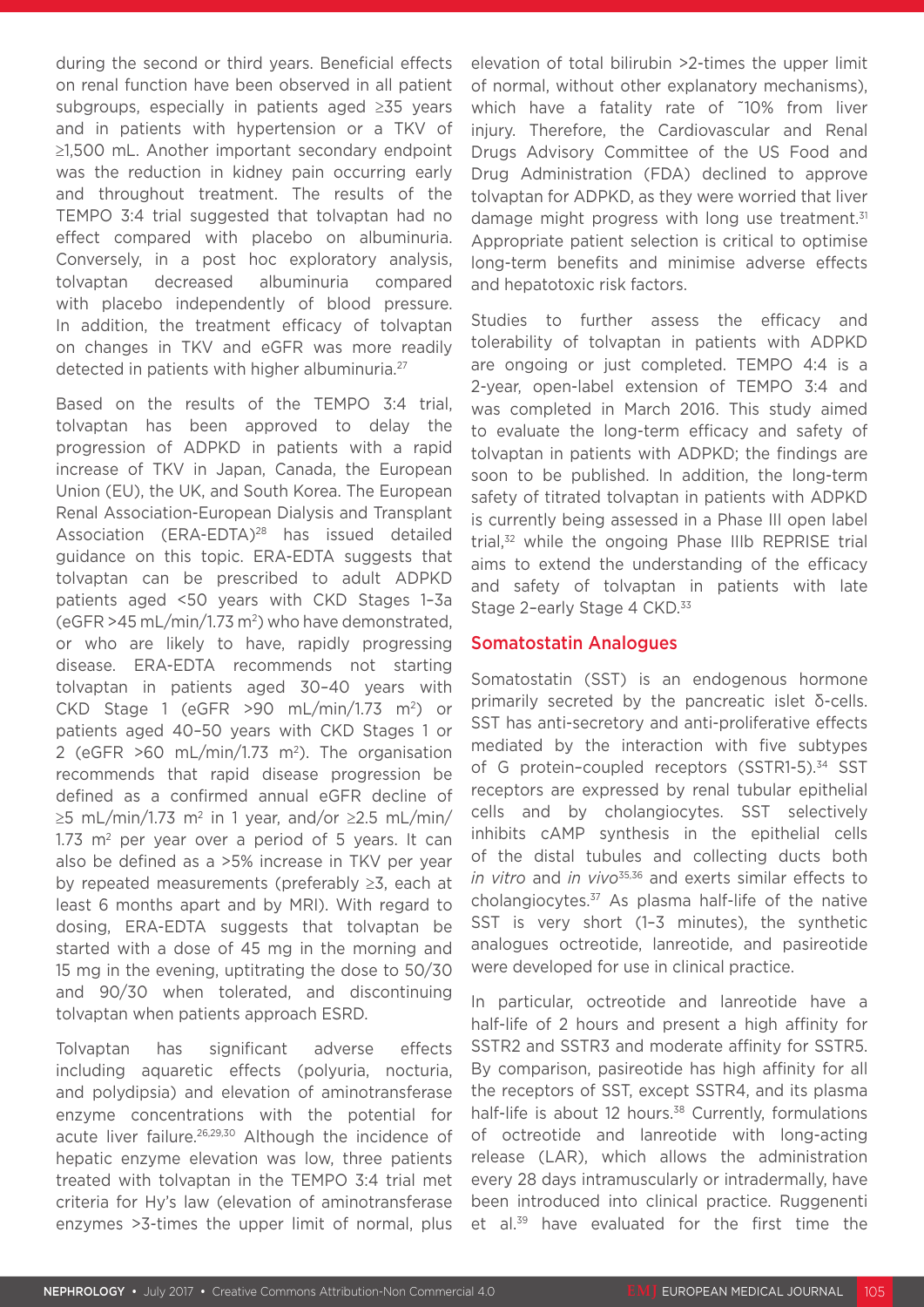effectiveness of octreotide-LAR by performing a randomised, crossover, placebo-controlled trial in 14 ADPKD patients, which demonstrated the potential efficacy in slowing the growth of TKV and the relative safety of the treatment. Van Keimpema et al.40 compared the effects of 6 months of treatment with lanreotide or placebo in 54 patients with polycystic liver disease (PLD), including 32 with ADPKD and the remaining with isolated PLD. The average volume of the liver decreased in patients treated with lanreotide while it increased in the placebo group. Moreover, in patients with ADPKD, TKV was reduced after treatment with lanreotide, while it was increased in the placebo group. In a subsequent open label extension study<sup>41</sup> patients who participated in the initial trial were re-enrolled to complete a treatment period of 12 months with lanreotide. Liver volume decreased after 12 months of treatment with lanreotide, with the greatest effect seen during the first 6 months. In the 25 patients with ADPKD, TKV remained stable at the end of 12 months. In another 12-month study, 42 patients with PLD, including 34 with ADPKD, were randomised to receive treatment with octreotide-LAR or placebo.<sup>42</sup> The total volume of the liver was reduced in the treatment arm with octreotide-LAR but increased in the placebo group. In patients with ADPKD, the TKV remained unchanged in the octreotide-LAR group but increased in the placebo group. In addition, renal function had a slower reduction in patients treated with octreotide-LAR, although the difference did not reach statistical significance. More recently in the ALADIN multicentre study conducted in Italy, 79 patients with ADPKD and eGFR >40 mL/min/1.73 m2 were randomised to a 3-year treatment with octreotide-LAR or placebo.<sup>43</sup> After the first year, the average increase in TKV was significantly lower in patients treated with octreotide-LAR compared to those receiving placebo. In the third year, the average increase in TKV in the treatment arm was lower than the placebo group without reaching statistical significance. During the entire study period, the annual reduction in GFR was lower in the octreotide-LAR group than in the placebo group, although the difference did not reach statistical significance. A more recent open label clinical study evaluated the efficacy of 6 months of treatment with lanreotide in 43 patients with symptomatic PLD and ADPKD (eGFR  $>30$  mL/min/1.73 m<sup>2</sup>).<sup>44</sup> Compared to baseline, the median liver volume decreased significantly, as well as that of the kidney. In addition, renal function remained stable until the end of the study. A recent meta-analysis

confirmed the efficacy of SST analogues in reducing the progressive increase of TKV on average, with a reduction of 9% compared to the growth observed in patients treated with placebo or conventional therapies. However, treatment with SST analogues did not demonstrate significant effects on the eGFR.45

Based on these studies, in August 2015 the European Medicines Agency (EMA) has attributed to lanreotide the 'orphan drug' designation for the treatment of ADPKD. Designated orphan medicinal products are products that are still under investigation and are considered for orphan designation on the basis of potential activity. Opinions on orphan medicinal product designations are based on the following three criteria: i) the seriousness of the condition; ii) the existence of alternative methods of diagnosis, prevention, or treatment; and iii) either the rarity of the condition (affecting no more than 5 in 10,000 people in the EU) or insufficient returns on investment.

In the studies mentioned above, treatment with SST analogues was generally well tolerated with no particular problems, diarrhoea being the most common adverse event. However, recently, the authors of a randomised, controlled trail documented an increased risk for hepatic cyst infection during lanreotide treatment. A literature review also suggested an increased risk for hepatic cyst infection during the use of SST analogues.46

Additional clinical trials of SST analogues for ADPKD and/or PLD are currently ongoing.47-50

### DRUGS TARGETING THE mTOR SIGNALLING PATHWAY

### Role of the mTOR Signalling Pathway in Cystogenesis

Serine/threonine-protein kinase mTOR is an enzyme that plays a critical role in proliferation and cell growth.51 The first suggestion of a prominent role of the mTOR pathway in the pathogenesis of ADPKD comes from studies in patients with severe infantile-onset of ADPKD due to a large deletion of chromosome 16 involving the *PKD1* gene [16p13.3] and the adjacent tuberous sclerosis 2 (*TSC2*) genes [16p13.3].52 *TSC1* and *TSC2* encode for hamartin and tuberin, respectively. These two proteins together with TBC1 domain family member 7 (TBC1D7) form the TSC protein complex that acts as a critical negative regulator of mTOR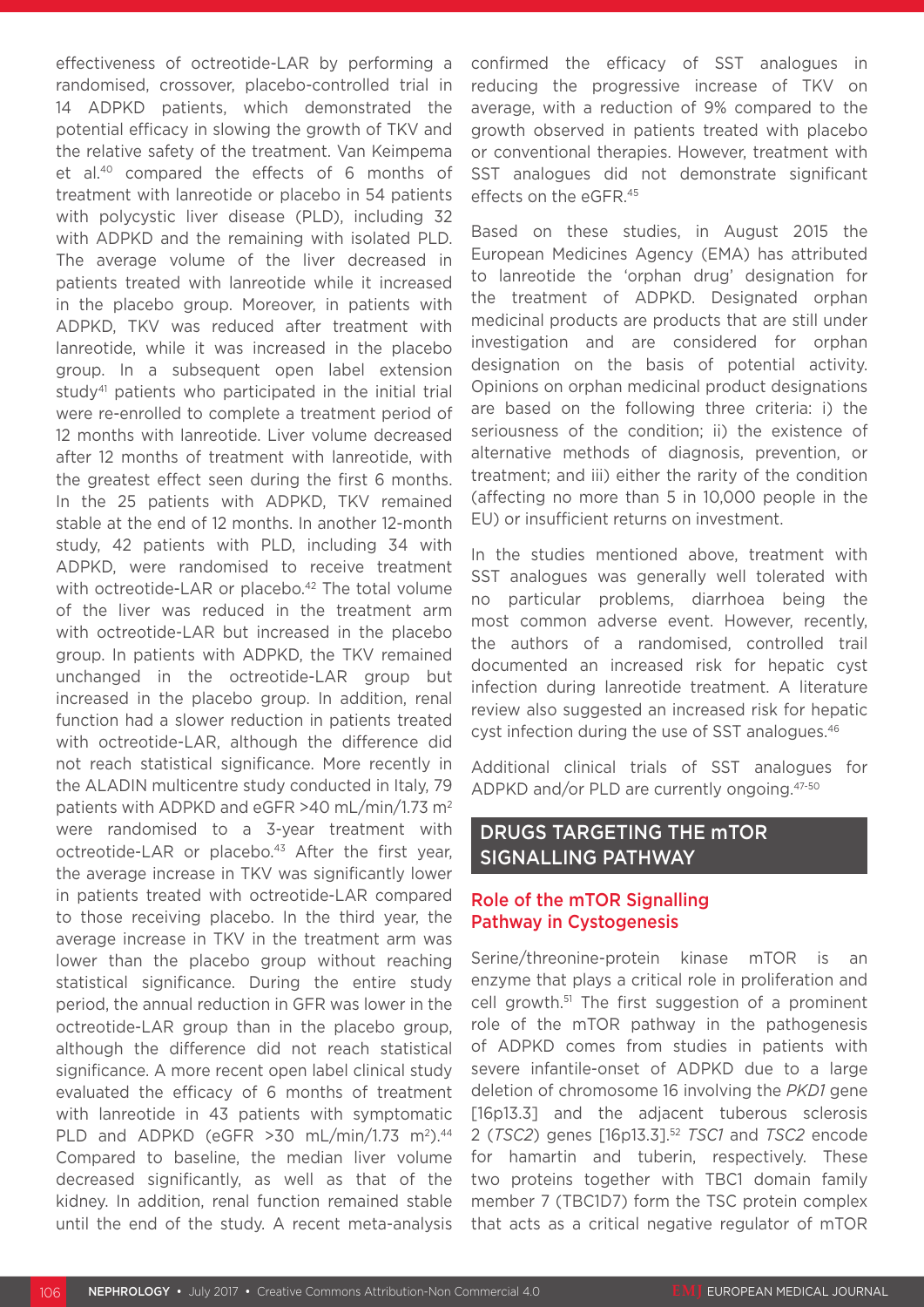complex 1 (mTORC1).<sup>53</sup> PC1 has also an important function in the regulation of the mTOR pathway, as the C-terminal cytoplasmic tail of PC1 interacts with tuberin. In ADPKD this interaction is impaired. and the mTOR pathway is inappropriately activated in cyst-lining epithelial cells of human ADPKD patients and mouse models.<sup>54</sup> Based on these data, a possible therapeutic role for mTOR inhibitors in ADPKD has been suggested.

#### mTOR Inhibitors

Sirolimus and its derivative everolimus, used in maintenance immunosuppression in patients undergoing kidney transplantation, have been proposed as potential new drugs to slow the growth of cysts and the progression of ADPKD in ESRD. The effects of treatment with mTOR inhibitors have been assessed in different experimental models of ADPKD.55-58 The first published randomised double-blind study compared the effects of 2 years of treatment with everolimus (5 mg/day) or placebo in 433 patients with ADPKD and GFR  $>30$  mL/min/1.73 m<sup>2.59</sup> During the first year of study, the increase of TKV was significantly lower in the treatment arm with everolimus compared to placebo. This effect was not confirmed at the end of the second year. In addition, the initial effectiveness of everolimus in slowing TKV did not translate into improvement of renal function.

The SUISSE study compared the effects of treatment for 18 months with sirolimus (2 mg/day) or conventional therapy in 100 patients with ADPKD and GFR  $\geq$ 70 mL/min/1.73 m<sup>2.60</sup> The median increase in TKV was comparable between the two groups as well as the eGFR throughout the entire study period. The randomised trial SIRENA compared the effects of treatment with sirolimus or with conventional therapy alone for 6 months in 21 patients with ADPKD and GFR ≥40 mL/min/1.73 m<sup>2</sup>.<sup>61</sup> The treatment with sirolimus was associated with a minor increase of the TKV compared to conventional therapy. In a subsequent open label study (RAPYD), 55 patients with ADPKD and mildto-moderate renal impairment were randomised to 24 months of treatment with ramipril (control group), ramipril in combination with high doses of sirolimus (target blood levels: 6–8 ng/mL) or ramipril in combination with low-dose sirolimus (target blood levels:  $2-4$  ng/mL).<sup>62</sup> Compared to baseline, total cyst volume decreased significantly in both treatment arms with sirolimus, while increasing in the control group. In a more recent study, 30 patients with ADPKD and measured GFR

≥25 mL/min/1.73 m<sup>2</sup> were randomised to receive low-dose sirolimus (target blood levels 2–5 ng/mL), standard doses of sirolimus (target blood levels >5–8 ng/mL) or conventional therapy for 12 months.63 TKV did not change significantly in the two treatment groups with sirolimus as in the group assigned to conventional therapy. In addition, the renal function improved (GFR measured by plasma clearance of iothalamate) with low-dose sirolimus but not with the standard dose of the drug. Currently, there are two ongoing trials that are testing mTOR inhibitors in ADPKD.<sup>64,65</sup>

# OTHER THERAPEUTIC TARGETS IN PRECLINICAL STUDIES AND IN EARLY CLINICAL TRIALS

In addition, other agents targeting different molecules or pathways involved in cystogenesis have been used in preclinical studies and some of them are ongoing in early clinical trials in humans.<sup>66</sup> All these agents are summarised in Table 1.

Bosutinib (SKI-606) is a Src/Abl tyrosine kinase inhibitor effective in inhibiting epithelial cell proliferation and reducing extracellular matrix adhesion. In the BPK and PCK rodent models of ADPKD, bosutinib was found to suppress kidney cyst formation by inhibiting epidermal growth factor receptor activation and downregulating B-RAF/ERK signalling.<sup>67</sup> Based on this evidence, a Phase II, multicentre, randomised, double-blind, placebo-controlled clinical trial with bosutinib68 has been conducted and completed, and we currently are expecting publication of the study results. Tesevatinib, a new tyrosine kinase inhibitor, is being currently evaluated in two ongoing trials.<sup>69,70</sup>

Triptolide, by acting as a PC2 agonist to restore cytosolic Ca2+ release, has been effective in arresting cellular proliferation and attenuating overall cyst formation in Pkd1−/− murine kidney epithelial cells.71 A clinical trial conducted in China has been terminated due to a high rate of drop-outs $72$  and another trial is underway.<sup>73</sup>

In an experimental model, sorafenib, a non-selective RAF inhibitor, reduced the basal activity of ERK, inhibited cAMP-dependent activation of B-RAF and MEK/ERK signalling, and caused a concentration dependent inhibition of cell proliferation induced by cAMP and EGF. In addition, it completely blocked *in vitro* cyst growth of human ADPKD cystic cells.74 A different Raf inhibitor (PLX5568) has been evaluated in the Han:SPRD rat model.<sup>75</sup>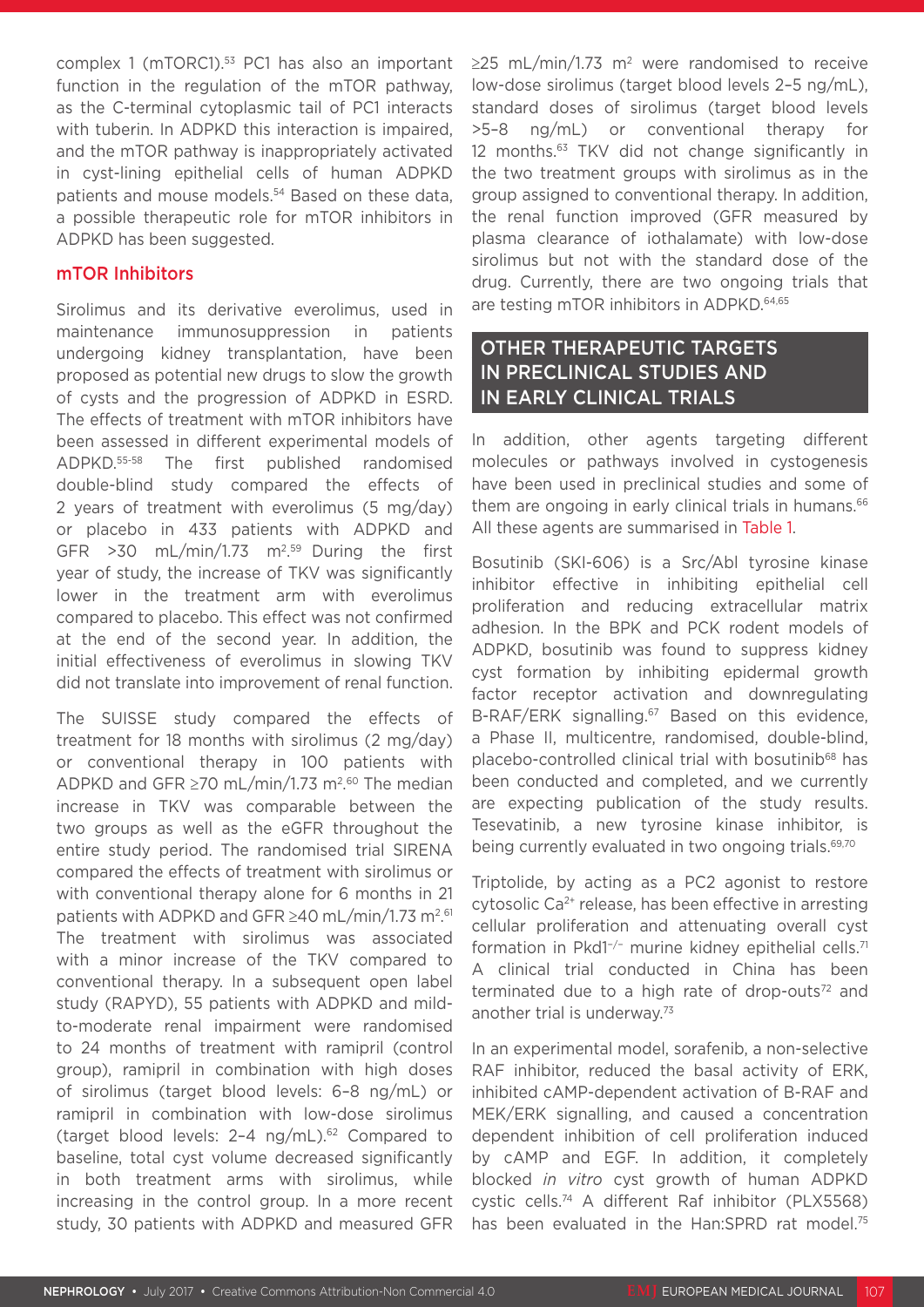#### Table 1: New agents in preclinical models or in early clinical trials in humans.

| <b>Therapeutic target</b>                                                        | Agents                                                            | <b>Preclinical models</b>    | <b>Human trials</b>                                                   |
|----------------------------------------------------------------------------------|-------------------------------------------------------------------|------------------------------|-----------------------------------------------------------------------|
| Tyrosine kinase inhibitors <sup>67</sup>                                         | Bosutinib (SKI-606)<br>Tesevatinib                                | Mice                         | NCT0123386968<br>NCT0261605569<br>NCT0155936370                       |
| Polycystin-2-mediated Ca <sup>2+</sup> release <sup>71</sup>                     | Triptolide                                                        | Mice                         | NCT0211565973                                                         |
| Raf kinase inhibitors <sup>74,75</sup>                                           | Sorafenib<br><b>PLX5568</b>                                       | Mice<br>Rats                 | <b>NA</b><br><b>NA</b>                                                |
| Cyclin dependent kinase inhibitors <sup>76,77</sup>                              | R-roscovitine<br>S-CR8                                            | Mice<br>Mice                 | <b>NA</b><br><b>NA</b>                                                |
| Histone deacetylases inhibitors <sup>78,79</sup>                                 | Trichostatin A<br>Valproic acid<br>Niacinamide<br>EX-527          | Fish<br>Mice<br>Mice<br>Mice | <b>NA</b><br><b>NA</b><br>NCT0214081480<br>NCT0255859581<br><b>NA</b> |
| CFTR inhibitors <sup>82</sup>                                                    | Thiazolidinones<br>Glycine and Malonic<br>acid hydrazides<br>PPQs | Mice<br>Mice<br>Mice         | <b>NA</b><br><b>NA</b><br><b>NA</b>                                   |
| Activation of AMP-activated protein kinase <sup>83,84</sup>                      | Metformin                                                         | Mice                         | NCT0265601785                                                         |
| Agonists of peroxisome proliferator-activated<br>receptor gamma <sup>86,88</sup> | Pioglitazone<br>Rosiglitazone                                     | Rats<br>Rats                 | NCT0269761789                                                         |

#### CFTR: cystic fibrosis transmembrane conductance regulator; PPQs: pyrimido-pyrrolo-quinoxalinediones; AMP: adenosine monophosphate.

In this study, cyst enlargement attenuated without an improvement in kidney function. Furthermore, the authors reported increased renal and liver fibrosis.

A preclinical study with the CDK inhibitor (R)-Roscovitine in juvenile cystic kidney and congenital polycystic kidney mouse models of *PKD* effectively attenuated cystogenesis by inhibiting cell cycle progression, proliferation, and apoptosis.76 In addition, a more potent second-generation analogue of roscovitine (S-CR8) showed effective inhibition of both renal and hepatic cystogenesis in an orthologous mouse model of ADPKD with inactivated *PKD1* gene.77

Altered expression of histone deacetylases (HDCAs) causes abnormal transcription of key genes controlling principal cellular functions such as cell proliferation, cell-cycle regulation, and apoptosis.78 A pan-HDAC inhibitor called trichostatin A (TSA) has been evaluated in a *PKD2* zebrafish model showing the ability to suppress pronephric cyst formation.79 The same results have been obtained after administration of valproic acid (VPA), a Class I HDAC inhibitor.<sup>79</sup> The NIAC-PKD1 trial<sup>80</sup> has just been completed, and we are currently awaiting publication of the results. In addition, another trial, NIAC-*PKD2*, 81 is currently recruiting participants.

Each of the three chemical classes of cystic fibrosis transmembrane conductance regulator (CFTR) inhibitors has been tested in *PKD* models: i) thiazolidinones, ii) glycine and malonic acid hydrazides, and iii) pyrimido-pyrroloquinoxalinediones. The best thiazolidinone, tetrazolo-CFTRinh-172, and the best glycine hydrazide, Ph-GlyH-101, were found to inhibit cyst formation and enlargement in Madin–Darby canine kidney cyst models and in *PKD1* mice.<sup>82</sup>

AMP-activated protein kinase regulates cell growth via suppression of the mTORC1 pathway, by direct phosphorylation of the tumour suppressor *TSC2* and Raptor (regulatory associated protein of mTOR).<sup>83</sup> Recently, Takiar et al.<sup>84</sup> showed in a *PKD1* mice model, that metformin inhibited renal cystogenesis and caused a significant decrease in the cystic index by activating AMP-activated protein kinase and suppressing mTOR and CFTR. Currently, the TAME trial<sup>85</sup> is recruiting ADPKD patients to see if metformin is safe and well tolerated.

Agonists of peroxisome proliferator-activated receptor gamma (PPAR-γ) have been shown to have anti-cystogenic properties in *PKD* animal models. Pioglitazone has been shown to inhibit the growth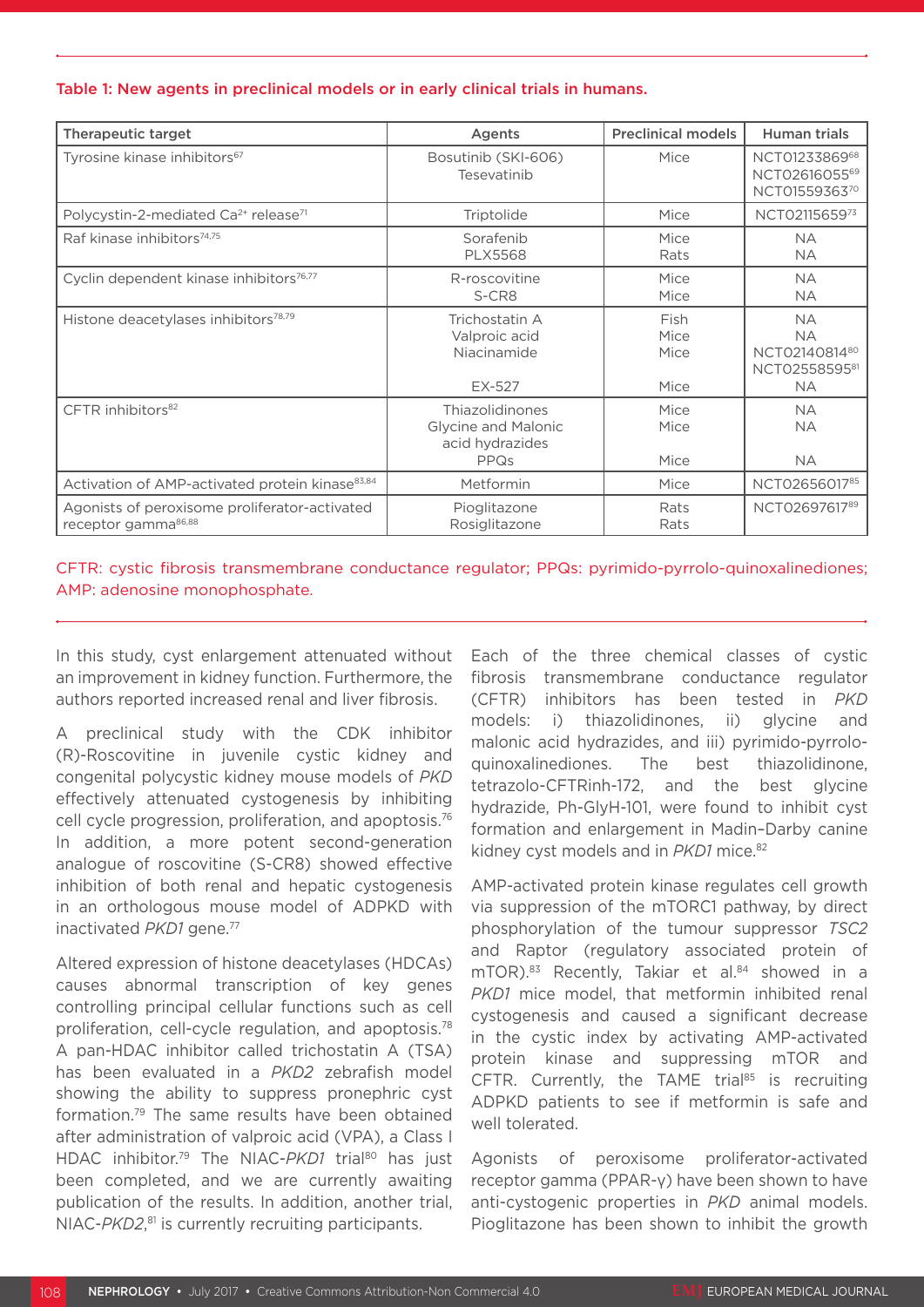of renal and hepatic cysts in PCK rats by inhibiting the CFTR-mediated ionic current and the secretion of fluid.86 In another study, pioglitazone also reduced cellular proliferation, highlighted by a reduction in the number of cells positive for Ki67 (a proliferation marker) in the dilated tubules and in cysts from treated rats.<sup>87</sup> Another powerful agonist of PPAR-γ, rosiglitazone, has been used to treat Han:SPRD rats. Rosiglitazone delayed the onset of renal failure but was associated with cardiac enlargement due to excessive renal sodium reabsorption.88 Based on these preclinical data, the PIOPKD trial<sup>89</sup> is currently recruiting participants.

#### CONCLUSION AND FUTURE DIRECTIONS

Multiple signalling pathways are involved in cyst formation and progression, and studies of these signalling pathways have led to potential treatments for ADPKD. In this review, we have covered the successes obtained in recent years in understanding the pathogenesis of ADPKD and presented novel therapeutic strategies targeting

molecular pathways of cystogenesis. V2R antagonists and SST analogues have been shown to safely slow kidney growth and protect renal function in patients with ADPKD, and represent the most well-characterised and promising candidate therapies to date. According to the results of the TEMPO3/4 study and registration by the EMA, tolvaptan seems to be the first choice drug. Some medical interventions successful in experimental models failed in clinical practice and others still need to be evaluated in clinical trials. It is possible that monotherapy may not be sufficient and that targeting multiple molecular pathways will be required to retard cyst growth and disease progression in the feature. Combination therapy is then the right direction of further clinical trials in order to find effective treatment. To date no association of drugs inhibiting cystogenesis has proven to be effective: further research is needed. The association of tolvaptan and angiotensinconverting-enzyme (ACE) inhibitors, angiotensin receptor blockers (ARB), and statins are reported as effective associations in a recent study.90

#### **REFERENCES**

1. Chebib FT, Torres VE. Autosomal Dominant Polycystic Kidney Disease: Core Curriculum 2016. Am J Kidney Dis. 2016;67(5):792-810.

2. Torres VE, Harris PC. Autosomal dominant polycystic kidney disease: the last 3 years. Kidney Int. 2009;76(2): 149-68.

3. Rysz J et al. Combination drug versus monotherapy for the treatment of autosomal dominant polycystic kidney disease. Expert Opin Pharmacother. 2016; 17(15):2049-56.

4. Porath B et al. Mutations in *GANAB*, Encoding the Glucosidase IIa Subunit, Cause Autosomal-Dominant Polycystic Kidney and Liver Disease. Am J Hum Gen. 2016;98(6):1193-207.

5. Vassilev PM et al. Polycystin-2 is a novel cation channel implicated in defective intracellular Ca(+) homeostasis in polycystic kidney disease. Biochem Biophys Res Commun. 2001;282(1): 341-50.

6. Anyatonwu GI, Ehrlich BE. Organic cation permeation through the channel formed by polycystin-2. J Biol Chem. 2005;280(33):29488-93.

7. LaRiviere WB et al. Novel therapeutic approaches to autosomal dominant polycystic kidney disease. Transl Res. 2015;165(4):488-98.

8. Belibi FA, Edelstein CL. Novel targets

for the treatment of autosomal dominant polycystic kidney disease. Expert Opin Investig Drugs. 2010;19(3):315-28.

9. Mochizuki T et al. Autosomal dominant polycystic kidney disease: recent advances in pathogenesis and potential therapies. Clin Exp Nephrol. 2013;17(3): 317-26.

10. Torres VE, Harris PC. Strategies targeting cAMP signaling in the treatment of polycystic kidney disease. J Am Soc Nephrol. 2014;25(1):18-32.

11. Yamaguchi T et al. Calcium restores a normal proliferation phenotype in human polycystic kidney disease epithelial cells. J Am Soc Nephrol. 2006;17(1):178-87.

12. Paavola J et al. Polycystin-2 mutations lead to impaired calcium cycling in the heart and predispose to dilated cardiomyopathy. J Mol Cell Cardiol. 2013; 58:199-208.

13. Hanaoka K et al. A role for CFTR in human autosomal dominant polycystic kidney disease. Am J Physiol. 1996;270 (1 Pt 1):C389-99.

14. Yamaguchi T et al. cAMP stimulates the *in vitro* proliferation of renal cyst epithelial cells by activating the extracellular signal regulated kinase pathway. Kidney Int. 2000;57(4):1460-71.

15. Aguiari G et al. Polycystin-1 regulates amphiregulin expression through CREB and AP1 signalling: implications in ADPKD cell proliferation. J Mol Med (Berl). 2012;90(11):1267-82.

16. Knepper MA et al. Molecular physiology of water balance. N Engl J Med. 2015;372(14):1349-58.

17. Meijer E et al. Copeptin, a surrogate marker of vasopressin, is associated with disease severity in autosomal dominant polycystic kidney disease. Clin J Am Soc Nephrol. 2011;6(2):361-8.

18. Meijer E et al. Potential deleterious effects of vasopressin in chronic kidney disease and particularly autosomal dominant polycystic kidney disease. Kidney Blood Press Res. 2011;34(4): 235-44.

19. Boertien WE et al. Copeptin, a surrogate marker for vasopressin, is associated with kidney function decline in subjects with autosomal dominant polycystic kidney disease. Nephrol Dial Transplant. 2012;27(11):4131-7.

20. Zittema D et al. Vasopressin, copeptin, and renal concentrating capacity in patients with autosomal dominant polycystic kidney disease without renal impairment. Clin J Am Soc Nephrol. 2012;7(6):906-13.

21. Gattone VH 2nd et al. Developmental expression of urine concentrationassociated genes and their altered expression in murine infantile-type polycystic kidney disease. Dev Genet.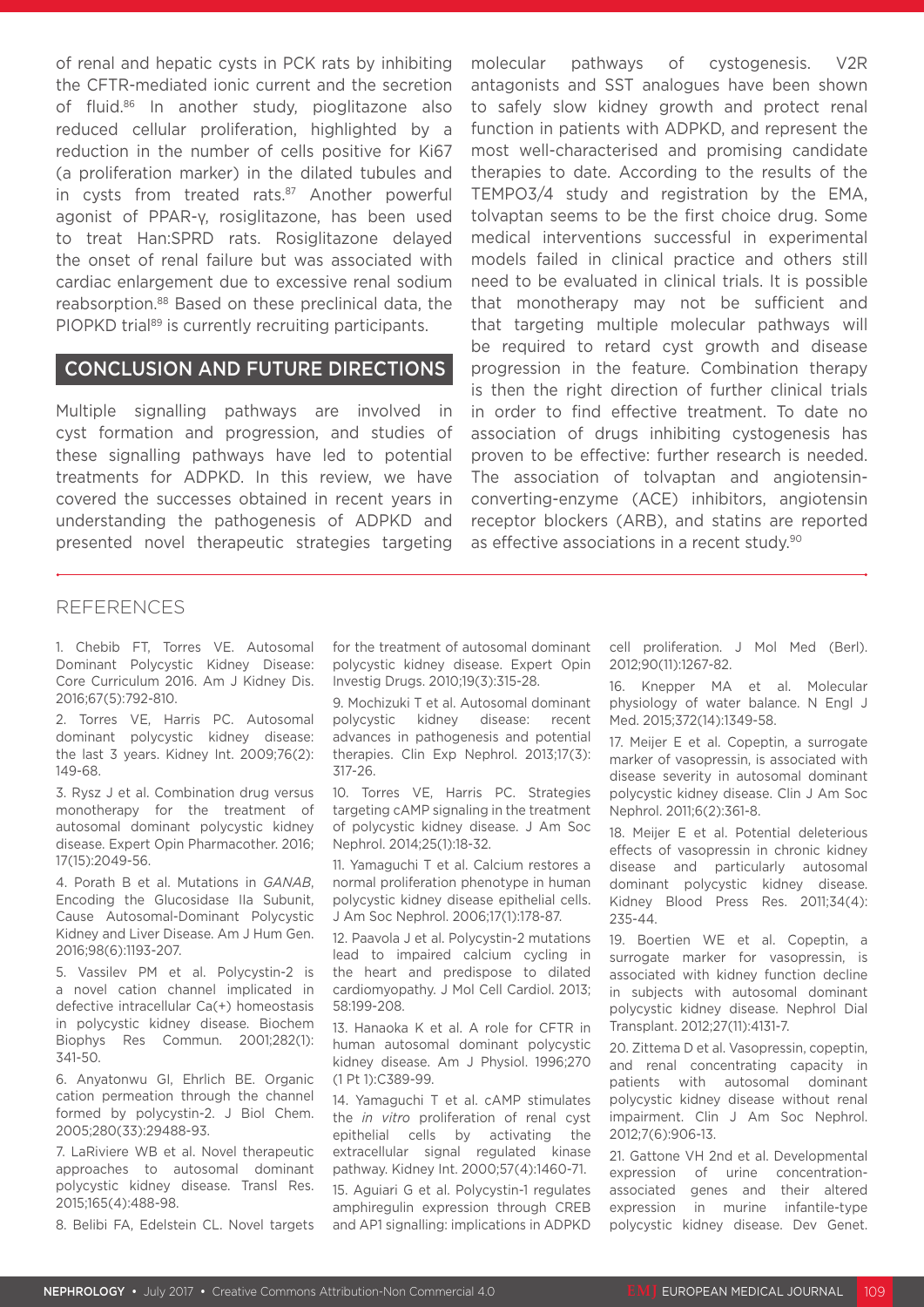#### 1999;24(3-4):309-18.

22. Gattone VH 2nd et al. Inhibition of renal cystic disease development and progression by a vasopressin V2 receptor antagonist. Nat Med. 2003;9(10):1323-6.

23. Torres VE et al. Effective treatment of an orthologous model of autosomal dominant polycystic kidney disease. Nat Med. 2004;10(4):363-4.

24. Yamamura Y et al. OPC-41061, a highly potent human vasopressin V2-receptor antagonist: pharmacological profile and aquaretic effect by single and multiple oral dosing in rats. J Pharmacol Exp Ther. 1998;287(3):860-7.

25. Reif GA et al. Tolvaptan inhibits ERKdependent cell proliferation, Cl secretion, and *in vitro* cyst growth of human ADPKD cells stimulated by vasopressin. Am J Physiol Renal Physiol. 2011;301(5): F1005-13.

26. Torres VE et al.; TEMPO 3:4 Trial Investigators: Tolvaptan in patients with autosomal dominant polycystic kidney disease. N Engl J Med. 2012;367(25): 2407-18.

27. Gansevoort RT et al.; TEMPO 3:4 Investigators. Albuminuria and tolvaptan in autosomal-dominant polycystic kidney disease: results of the TEMPO 3:4 Trial. Nephrol Dial Transplant. 2016;31(11): 1887-94.

28. Gansevoort RT et al. Recommendations for the use of tolvaptan in autosomal dominant polycystic kidney disease: a position statement on behalf of the ERA-EDTA Working Groups on Inherited Kidney Disorders and European Renal Best Practice. Nephrol Dial Transplant. 2016;31(3):337-48.

29. Torres VE et al. Effect of Tolvaptan in Autosomal Dominant Polycystic Kidney Disease by CKD Stage: Results from the TEMPO 3:4 Trial. Clin J Am Soc Nephrol. 2016;11(5):803-11.

30. European Medicines Agency. Tolvaptan (Jinarc): Summary of product characteristics. 2015. Available at: http://www.ema.europa.eu/docs/ en\_GB/document\_library/EPAR\_-Product\_Information/human/002788/ WC500187921.pdf. Last accessed: 28 Feb 2017.

31. Food and Drug Administration; Center for Drug Evaluation and Research. FDA Briefing Document: Cardiovascular and Renal Drug Advisory Committee Meeting. 2013. Available at: http://www.fda. gov/downloads/AdvisoryCommittees/ CommitteesMeetingMaterials/Drugs/CardiovascularandRenalDrugsAdvisoryCommittee/UCM363343.pdf. Last accessed: 20 June 2017.

32. Otsuka Pharmaceutical Development and Commercialization, Inc. Open-label Trial to Evaluate the Long Term Safety of Titrated Immediate-release Tolvaptan in Subjects With Autosomal Dominant Polycystic Kidney Disease. NCT02251275. http://www.clinicaltrials.gov/ct2/show/ NCT02251275.

33. Otsuka Pharmaceutical Development and Commercialization, Inc. Efficacy and Safety of Tolvaptan in Subjects With Chronic Kidney Disease Between Late Stage 2 to Early Stage 4 Due to Autosomal Dominant Polycystic Kidney Disease. NCT02160145. https://www. clinicaltrials.gov/ct2/show/NCT02160145.

34. Rai U et al. Therapeutic uses of somatostatin and its analogues: Current view and potential applications. Pharmacol Ther. 2015;152:98-110.

35. Friedlander G, Amiel C. Somatostatin and alpha 2-adrenergic agonists selectively inhibit vasopressin-induced cyclic AMP accumulation in MDCK cells. FEBS Lett. 1986;198(1):38-42.

36. Winkler SN et al. Effect of somatostatin on vasopressin-induced antidiuresis and renal cyclic AMP of rats. Miner Electrolyte Metab. 1982;7(1):8-14.

37. Tan CK et al. Human cholangiocarcinomas express somatostatin receptors and respond to somatostatin with growth inhibition. Gastroenterology. 1995;108(6):1908-16.

38. Irazabal MV, Torres VE Experimental therapies and ongoing clinical trials to slow down progression of ADPKD. Curr Hypertens Rev. 2013;9(1):44-59.

39. Ruggenenti P et al. Safety and efficacy of long-acting somatostatin treatment in autosomal-dominant polycystic kidney disease. Kidney Int. 2005;68(1):206-16.

40. van Keimpema L et al. Lanreotide reduces the volume of polycystic liver: a randomized, double-blind, placebocontrolled trial. Gastroenterology. 2009; 137(5):1661-8.e1-2.

41. Chrispijn M et al. The long-term outcome of patients with polycystic liver disease treated with lanreotide. Aliment Pharmacol Ther. 2012;35(2):266-74.

42. Hogan MC et al. Randomized clinical trial of long-acting somatostatin for autosomal dominant polycystic kidney and liver disease. J Am Soc Nephrol. 2010; 21(6):1052-61.

43. Caroli A et al. Effect of long acting somatostatin analogue on kidney and cyst growth in autosomal dominant polycystic kidney disease (ALADIN): a randomised, placebo-controlled, multicentre trial. Lancet (London, England) 2013;382(9903):1485-95.

44. Gevers TJ et al. Effect of lanreotide on polycystic liver and kidneys in autosomal dominant polycystic kidney disease: an observational trial. Liver Int. 2015;35(5):1607-14.

45. Myint TM et al. Treatments to slow progression of autosomal dominant polycystic kidney disease: systematic review and meta-analysis of randomized trials. Nephrology (Carlton). 2014;19(4):217-26.

46. Lantinga MA et al.; DIPAK Consortium. Hepatic Cyst Infection During Use of the Somatostatin Analog Lanreotide in Autosomal Dominant Polycystic Kidney Disease: An Interim Analysis of the Randomized Open-Label Multicenter DIPAK-1 Study. Drug Saf. 2017;40(2): 153-67.

47. University Medical Center Groningen. Study of Lanreotide to Treat Polycystic Kidney Disease (DIPAK1). NCT01616927. https://clinicaltrials.gov/ct2/show/NCT01 616927?term=NCT01616927%3A+Study+ of+Lanreotide+to+Treat+Polycystic+Kidn ey+Disease&rank=1.

48. Mario Negri Institute for Pharmacological Research. Somatostatin in Patients with Autosomal Dominant Polycystic Kidney Disease and Moderate to Severe Renal Insufficiency (ALADIN 2). NCT01377246. https://clinicaltrials. gov/ct2/results?term=NCT01377246& Search=Search.

49. Assistance Publique - Hôpitaux de Paris. Lanreotide in Polycystic Kidney Disease Study (LIPS). NCT02127437. https://clinicaltrials.gov/ct2/show/NCT02 127437?term=NCT02127437&rank=1.

50. Mayo Clinic. Pasireotide LAR in Severe Polycystic Liver Disease (SOM230)]. NCT01670110. https://clinicaltrials.gov/ ct2/show/NCT01670110?term=NCT01670 110&rank=1.

51. Ibraghimov-Beskrovnaya O, Natoli TA. mTOR signaling in polycystic kidney disease. Trends Mol Med. 2011;17(11): 625-33.

52. Brook-Carter PT et al. Deletion of the *TSC2* and *PKD1* genes associated with severe infantile polycystic kidney disease--a contiguous gene syndrome. Nat Genet. 1994;8(4):328-32.

53. Dibble CC et al. TBC1D7 is a third subunit of the *TSC1*-*TSC2* complex upstream of mTORC1. Mol Cell. 2012;47(4):535-46.

54. Shillingford JM et al. The mTOR pathway is regulated by polycystin-1, and its inhibition reverses renal cystogenesis in polycystic kidney disease. Proc Natl Acad Sci U S A. 2006;103(14):5466-71.

55. Shillingford JM et al. Rapamycin ameliorates *PKD* resulting from conditional inactivation of Pkd1. J Am Soc Nephrol. 2010;21(3):489-97.

56. Wahl PR et al. Inhibition of mTOR with sirolimus slows disease progression in Han:SPRD rats with autosomal dominant polycystic kidney disease (ADPKD). Nephrol Dial Transplant. 2006;21(3): 598-604.

57. Wu M et al. Everolimus retards cyst growth and preserves kidney function in a rodent model for polycystic kidney